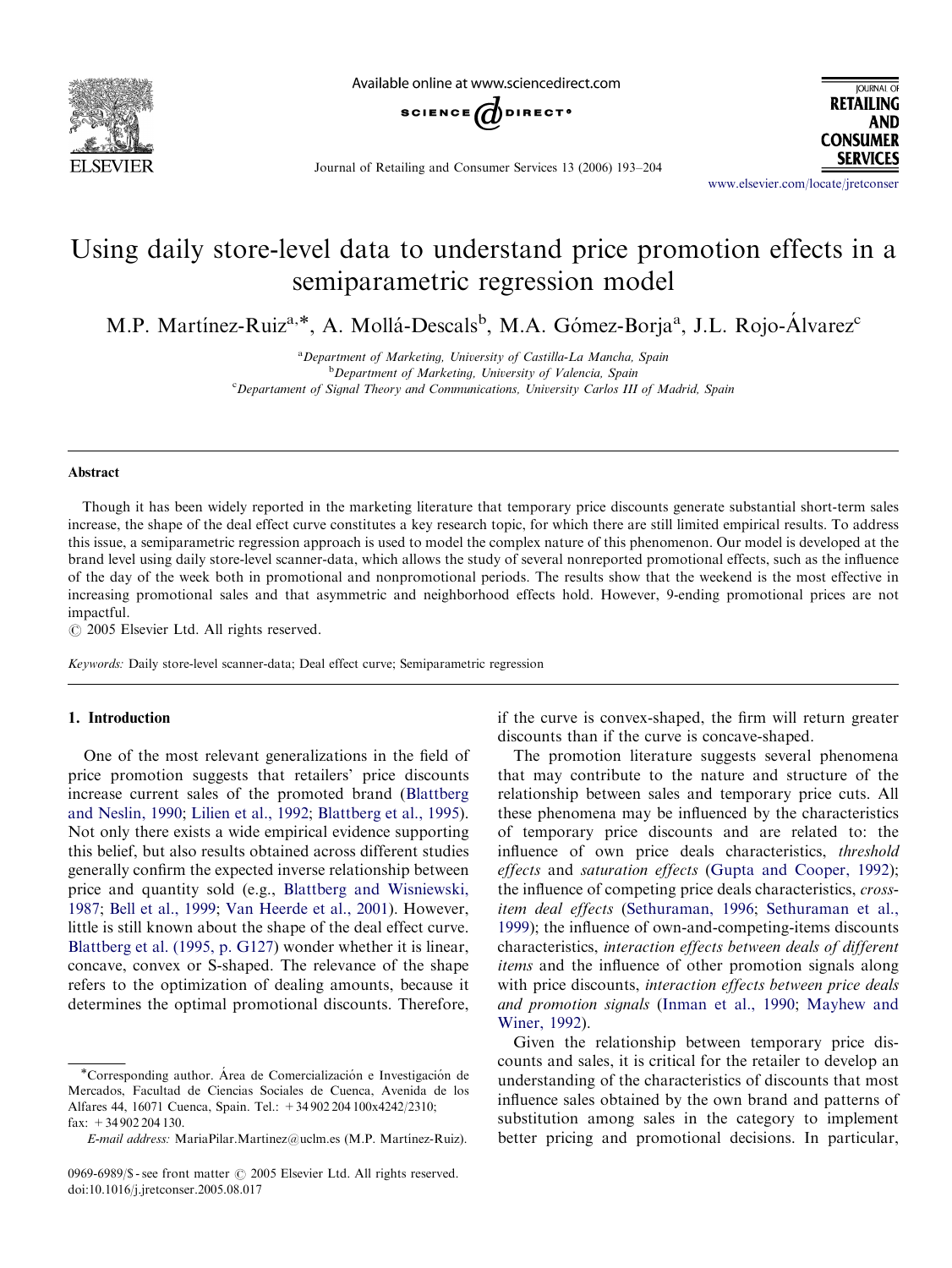assessing the impact of temporary price cuts characteristics on own and competing brand sales will assist managers in making more effective allocations of discounts among brands in the category. Much effort has been done to the date trying to identify the most relevant influences of temporary price discounts on sales, and relevant significance has been found in relation to the magnitude of the discounts (e.g., [Blattberg and Wisniewski, 1989\)](#page-11-0), the usage of feature advertising (e.g., [Blattberg and Wisniewski,](#page-11-0) [1987;](#page-11-0) [Wittink et al., 1987;](#page-11-0) [Van Heerde et al., 2001](#page-11-0)), the usage of displays (e.g., [Blattberg and Wisniewski, 1987](#page-11-0); [Wittink et al., 1987;](#page-11-0) [Van Heerde et al., 2001](#page-11-0)), and the set of promotional prices ending in the 9 digit (e.g., [Blattberg and](#page-11-0) [Wisniewski, 1987](#page-11-0); [Schindler, 1991;](#page-11-0) [Stiving, 2000;](#page-11-0) [Stiving](#page-11-0) [and Winer, 1997](#page-11-0)). But the study of promotional effects during each day within the promotional period has not yet been addressed, mainly due to the preponderance of weekly data sets. However, the consideration of the day of the week in promotional periods may be of interest, as it should allow the retailer to set more precise price discounts temporarily. Furthermore, since sales obtained in supermarkets and hypermarkets during the last years have pointed out how sales are much higher during weekends [\(AcNielsen, 2003\)](#page-11-0) it is important to take into account this pattern to reinforce sales during weekends.

This study is concerned with the shape of the deal effect curve and the nature and structure of daily, tactical competition among brands within a category. The consideration of many relevant phenomena in the deal effect curve can produce complex nonlinearities and interactions, which are better captured with a flexible regression approach. But fully nonparametric regression models suffers from some disadvantages, such as the curse of dimensionality, this is, as the number of predictor variables increases, the required number of observations explodes. Some authors (e.g., [Kalyanam and Shively, 1998;](#page-11-0) [Van](#page-11-0) [Heerde et al., 2001\)](#page-11-0) propose a semiparametric regression approach, as it has the advantages of power and flexibility of parametric and nonparametric regression models.

We develop a daily store-level scanner-data model at the brand level, aiming to analyze how sales respond to temporary own and cross-item temporary price cuts. We use a semiparametric regression approach similar to that applied by [Van Heerde et al. \(2001\)](#page-11-0) to model the relationship between sales and own-and cross-item price discounts. This type of modelling was firstly introduced by [Robinson \(1988\)](#page-11-0) and successfully applied to the deal effect curve analysis by [Van Heerde et al. \(2001\)](#page-11-0). In our model, daily store-level brand-sales over time are modeled as a nonparametric function of own-and-cross item temporary price deals, together with a parametric function of other indicator predictors. The parametric component captures: (a) the influence of the day of the week (distinguishing promotional from non promotional periods), and (b) promotional prices ending in the 9 digit on sales of the own brand. According to complex relationships that can be expected among variables, the nonparametric component includes only metric variables (prices indices), whereas the parametric component includes only indicator variables (day of the week on promotional days, day of the week on nonpromotional days, and 9-ending promotional price).

This paper is organized as follows. In the next section, we extend prior research on the phenomena related to the deal effect curve and on the characteristics of deal discounts that have been traditionally considered. We also provide a rationale for the inclusion of the day of the week. In Section 3, the database is described and the semiparametric regression model is presented. In Section 4, we present an application of the semiparametric regression model using daily store-level scanner-data for ground coffee category. Finally, in Section 5, we provide the conclusions and some discussion about general managerial implications.

#### 2. Literature review

The price promotion literature shows that temporary price discounts generate substantial short-term sales increase [\(Blattberg et al., 1995\)](#page-11-0). Though the relationship between price promotions and sales has been long investigated, little is still known about the shape of the deal effect curve. Many phenomena have been suggested to be relevant, which are influenced by the characteristics of the temporary price deals: threshold effects, saturation effects, cross-item deal effects, interaction effects between deals of different items, and interaction effects between deals and other types of promotions.

While threshold effects refer to the minimum value of a price discount required to change consumers intentions and encourage them to purchase, saturation effects indicate the limit in the amount consumers can stockpile and/or consume in response to a deal ([Blattberg et al., 1995](#page-11-0)).

Since grocery stores typically discount different brands in the same category simultaneously, temporary price discounts can generate cross-brand competitive effects, and it has been observed that price promotion for one brand may have negative effects on sales of other brands in the product category. The importance of such negative cross-effects may vary across product categories. [Kumar](#page-11-0) [and Leone \(1988\)](#page-11-0) found price deals to be determinant of the promoted brand sales, and to have significant impact on sales of other brands in the category. [Blattberg and](#page-11-0) [Wisniewski \(1989\)](#page-11-0) found asymmetric patterns in the promotional cross-price elasticities. [Sethuraman \(1996\)](#page-11-0) and [Sethuraman et al. \(1999\)](#page-11-0) considered also how relative brand prices affect the cross-item price cut effects.

Though previous research does not address how the shape of the deal curve depends on the simultaneous presence and amount of other items discounts, the effect of display and feature advertising was analyzed by [Woodside](#page-11-0) [and Waddle \(1975\)](#page-11-0), [Blattberg and Wisniewski \(1989\)](#page-11-0), [Kumar and Leone \(1988\)](#page-11-0) and [Bemmaor and Mouchoux](#page-11-0) [\(1991\)](#page-11-0).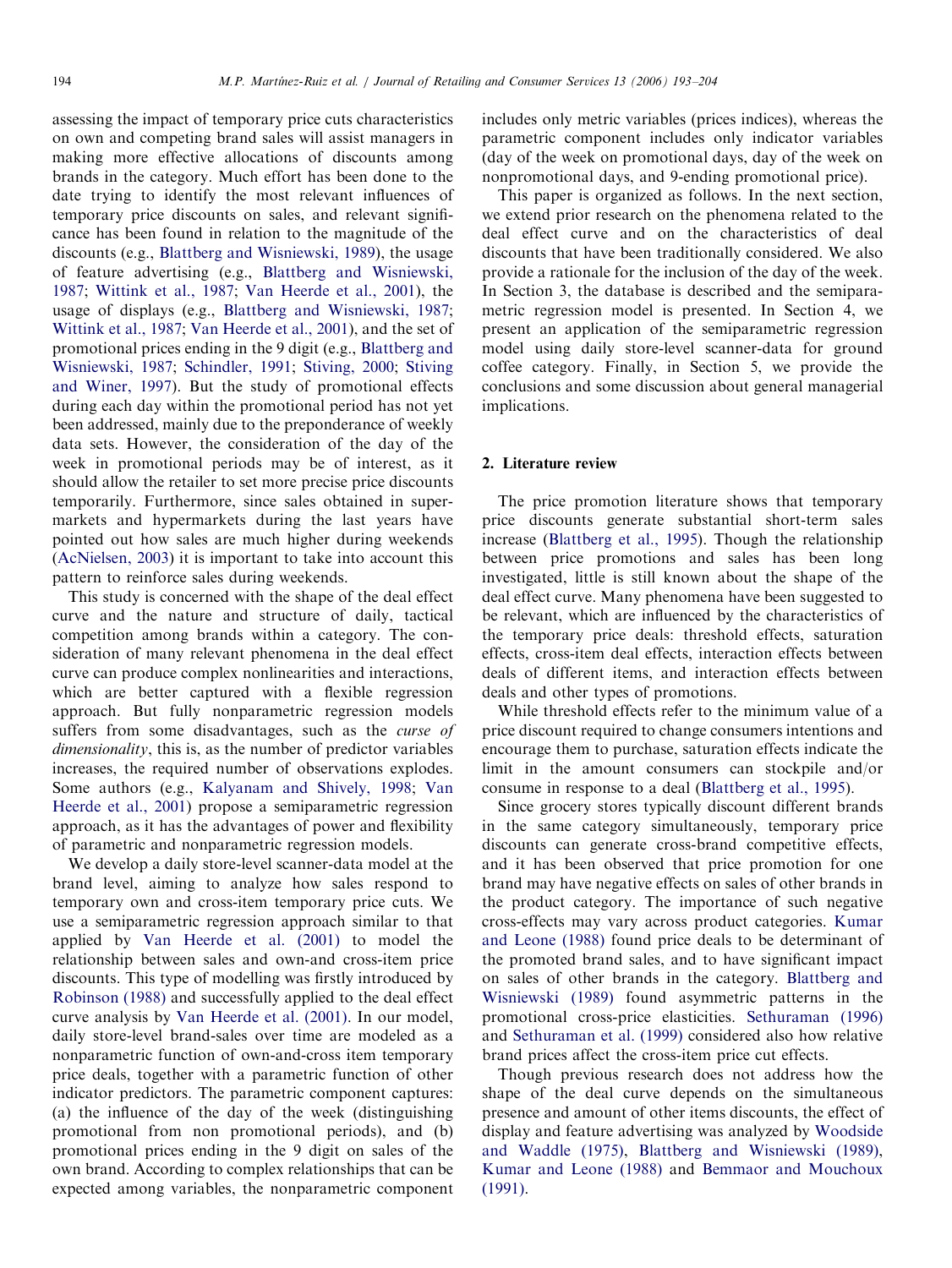Regarding all of these phenomena, many characteristics of temporary price discounts have been suggested to have a positive impact on the sales spike, influencing the shape of the deal effect curve. For this reason, researchers have commonly included the impact of relative discounts, 9 ending promotional prices, and the presence of feature advertising and/or displays, as relevant determinants of the sales spike and the shape of the deal effect curve.

# 2.1. The magnitude of discounts

Many researchers have assumed that perceptions of deal prices and discounts determine consumer purchase decisions. The important role of deal and nondeal price perceptions is illustrated in many marketing models ([Blattberg and Neslin, 1990](#page-11-0)). The economic rationale underlying this issue is clear: temporary price reductions increase the value of the product to the consumer and require immediate action. The marketing literature reveals different consumer behaviors that contribute to the immediate sales boost ([Blattberg and Neslin, 1990\)](#page-11-0). Consumers may buy more quantity of the brand (quantity acceleration) and/or earlier (time acceleration). Consumers may buy the promoted brand, which is not the usual one (brand switching). Finally, consumers may also buy the promoted brand in a different store (store switching). These behaviors may also benefit stockpiling behavior (when consumers can stockpile the product), or they may also increase the normal consumption rate (when it is not possible to stockpile the product, i.e., the product is perishable).

It is important to determine whether consumers perceive deals and promotional prices, and to determine the accuracy of those perceptions. The influence of these perceptions has been differently incorporated in the marketing models. It has sometimes been operationalized as regular prices ([Blattberg and Wisniewski, 1989;](#page-11-0) [Wittink](#page-11-0) [et al., 1987;](#page-11-0) [Gupta, 1988;](#page-11-0) [Bronnenberg and Wathieu, 1996;](#page-11-0) [Christen et al., 1997](#page-11-0); [Foekens et al., 1999](#page-11-0)), as actual prices ([Kumar and Leone, 1988](#page-11-0); [Blattberg and Wisniewski, 1989;](#page-11-0) [Krishnamurthi et al., 1992;](#page-11-0) [Sethuraman, 1996;](#page-11-0) [Foekens et](#page-11-0) [al., 1999](#page-11-0)), as net prices ([Papatla and Krishnamurthi, 1996\)](#page-11-0), relative deal discounts [\(Blattberg and Wisniewski, 1989](#page-11-0)), as absolute deal discounts ([Gupta, 1988\)](#page-11-0) or as price indices ([Van Heerde et al., 2001](#page-11-0)).

In our model, we do not include regular, actual, or net prices as separate predictors, in order to avoid collinearity with other indicator variables. As [Van Heerde et al. \(2001\),](#page-11-0) we introduce price indices as metric variables, and we model them in the nonparametric component of the model.

# 2.2. Promotional prices ending in the 9 digit

There is a clear dominance of retail prices with 9-ending digits in comparison to other ending digits [\(Schindler and](#page-11-0) [Kirby, 1997](#page-11-0); [Stiving and Winer, 1997](#page-11-0); [Wedel and Leeflang,](#page-11-0) [1998](#page-11-0); [Gedenk and Sattler, 1999](#page-11-0)) because retail managers tend to set prices under the consideration of the last digit of a price having a significant impact on sales. Since [Bader](#page-11-0) [and Weinland \(1932\)](#page-11-0) initiated the discussion, several approaches have been proposed to explain the preponderance of price endings of 9 (e.g., [Schindler, 1991;](#page-11-0) [Schindler](#page-11-0) [and Kirby, 1997](#page-11-0); [Stiving, 2000](#page-11-0)), especially in grocery retailing ([Stiving and Winer, 1997\)](#page-11-0). Many theories have been proposed both from the consumer behavior and from the operations perspectives, aiming to gain insight on this issue ([Stiving and Winer, 1997\)](#page-11-0). [Stiving and Winer \(1997\)](#page-11-0) summarize them in a comprehensive classification of the effects of price endings that distinguish the operation theories from the consumer behavior theories. Whereas operation theories refer to internal issues of the firm typically related to cost reductions—consumer behavior theories recommend the use of certain price endings to firms because right-hand digits interpretations by consumers contribute to increase demand.

In this study, we want to account for the importance of 9-ending price effects only during promotional periods because our interest focuses on the effects of promotional prices. As [Blattberg and Wisniewski \(1987\)](#page-11-0) did, in order to test the importance of this effect we include a dummy variable that takes the value of 1 only when the price promotion ends in the digit 9. These authors observed that using 9-ending promotional prices provides an extra sales increase.

# 2.3. Feature advertising and displays

The effect of feature advertising and displays was found by [Woodside and Waddle \(1975\)](#page-11-0), [Blattberg and Wisniews](#page-11-0)[ki \(1987\),](#page-11-0) [Kumar and Leone \(1988\),](#page-11-0) [Bemmaor and](#page-11-0) [Mouchoux \(1991\)](#page-11-0), [Bolton \(1989\),](#page-11-0) and also, feature advertising and displays were shown to increase sales and possibly interact with price promotional discounts [\(Blatt](#page-11-0)[berg and Neslin, 1990](#page-11-0)). However, few empirical results have been generated regarding the synergies among feature advertising, displays, and price discounts [\(Blattberg et al.,](#page-11-0) [1995, p. G125](#page-11-0)).

Although both types of promotional signals were used by the retailer during the period considered, we do not have data available on their usage. Therefore, no relevant variable relative to test these effects could be included.

## 2.4. Rationale for the inclusion of the day of the week

To our knowledge, the previously described characteristics of temporary price discounts have not been related to any temporal dimension, to the date. Given that sales show a growing pattern during weekends in grocery retailing, it is important to analyze whether this growing pattern is different during promotional periods, and in this case, to quantify the magnitude of the sales increase during weekend promotional periods. Then, the explicit consideration of the day of the week within promotional periods can be highly informative. Specifically, it allows retailers to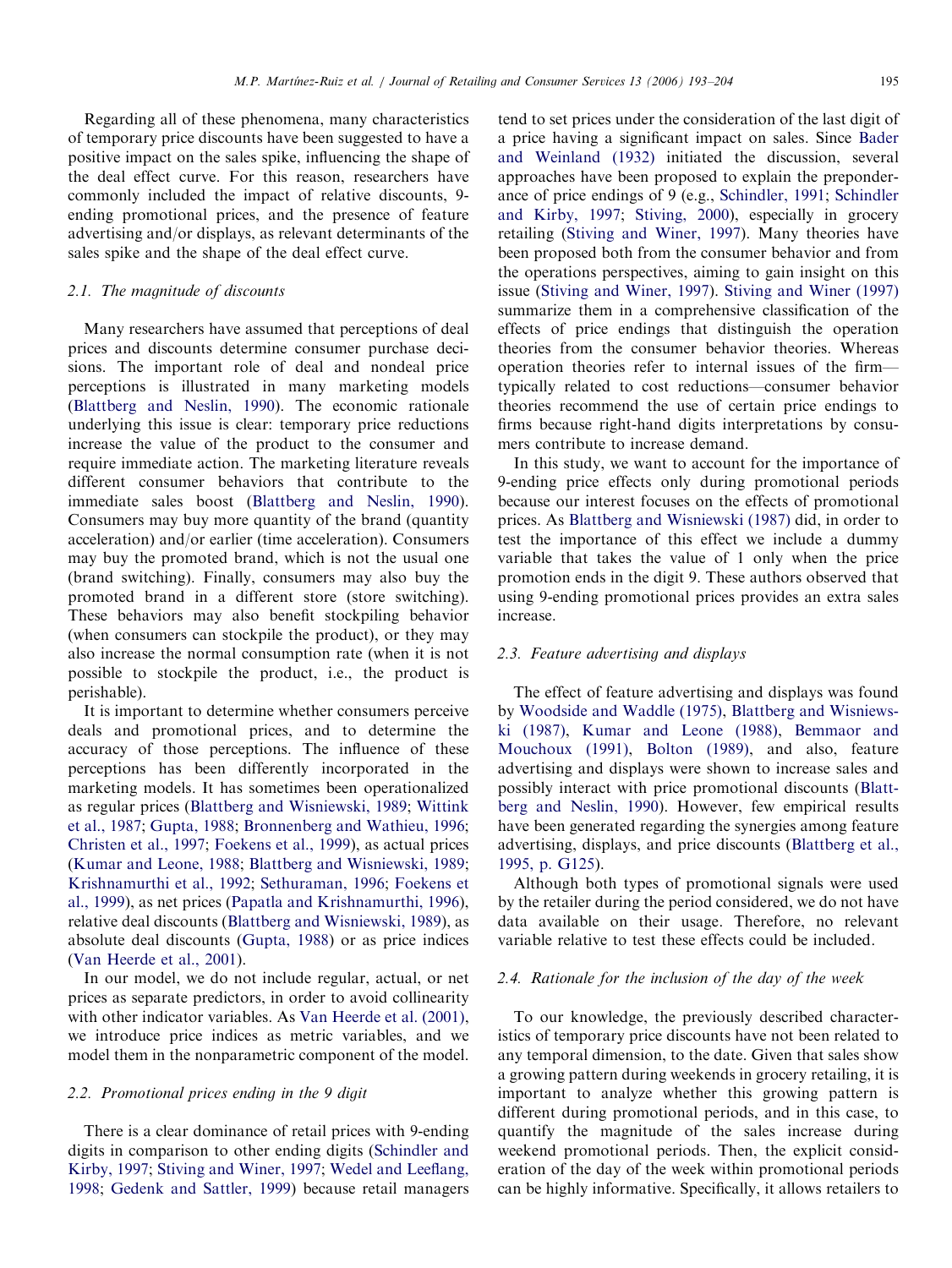<span id="page-3-0"></span>observe whether a price deal may reinforce sales obtained during weekends. The development of studies including the day of the week among the characteristics of price discounts may allow researchers to gain a better understanding about which days of the week deal discounts have the biggest impact on the sales spike.

To test this effect, we include 6 dichotomic variables for each day of the week in promotional period, and 6 dichotomic variables for each day of the week in nonpromotional period. The use of different sets of variables will allow us to model different daily patterns for promotional and for non promotional periods.

### 2.5. Aim of the study

The purpose of the present study is to analyze and explain the promotional effects during promotional days. Our primary focus is both on the shape of the deal effect curve and on the influence of price deal characteristics. To test this effect, we build a model of promotional sales as a possibly complex function of a number of predictor

Table 1 Characteristics of the brands selected in the category

variables. We propose the use of a semiparametric regression model similar to the one used by [Van Heerde](#page-11-0) [et al. \(2001\)](#page-11-0), on the basis of the advantages of non parametric regression (flexibility) for the deal variables, and of the advantages of parametric regression (efficiency) for indicator variables. We use daily sales data at the brand unit level with a high variety of price discounts, and we estimate the deal effect curve separately for each brand in the product category.

# 3. Methodology and data analysis

#### 3.1. Description of the database

Our empirical analysis was conducted on a daily storelevel scanner-data set for the ground coffee caffeinated category. We chose this product category because it was sold on promotion very frequently, presented daily sales observations and was used in several previous studies (e.g., [Guadagni and Little, 1983](#page-11-0); [Gupta, 1988;](#page-11-0) [Narasimhan et](#page-11-0) [al., 1996](#page-11-0)). The database was constructed from the receipts

| <b>Brand</b> | Type of brand     | Length of<br>promotional<br>periods | Min-max prices<br>(in pesetas) | Promotional<br>prices (in<br>pesetas) | Relative<br>discount<br>$(\%)$ | Day of the week<br>when promotion<br>begins | Day of the week<br>when promotion<br>ends |
|--------------|-------------------|-------------------------------------|--------------------------------|---------------------------------------|--------------------------------|---------------------------------------------|-------------------------------------------|
| 154          | Low-priced brand  | 4 (beg. of year)                    | 159-225                        | 159                                   | 16                             | Friday                                      | Tuesday                                   |
|              |                   | 12                                  |                                | 175                                   | $\tau$                         | Thursday                                    | Wednesday                                 |
|              |                   | 10                                  |                                | 159                                   | 14                             | Saturday                                    | Wednesday                                 |
| Bahía        | Low-priced brand  | 10                                  | $157 - 195$                    | 165                                   | 15                             | Friday                                      | Wednesday                                 |
|              |                   | 8                                   |                                | 157                                   | 17                             | Saturday                                    | Tuesday                                   |
|              |                   | 11                                  |                                | 199                                   | 23                             | Saturday                                    | Thursday                                  |
|              |                   | 10                                  |                                | 199                                   | 19                             | Thursday                                    | Monday                                    |
| Marcilla     | High-priced brand | 11                                  | 189-259                        | 199                                   | 10                             | Friday                                      | Wednesday                                 |
|              |                   | 10                                  |                                | 195                                   | 9                              | Thursday                                    | Monday                                    |
|              |                   | 12                                  |                                | 195                                   | 9                              | Thursday                                    | Wednesday                                 |
|              |                   | 12                                  |                                | 189                                   | 12                             | Wednesday                                   | Tuesday                                   |
|              |                   | 14                                  |                                | 189                                   | 9                              | Saturday                                    | Monday                                    |
|              |                   | 12                                  |                                | 195                                   | 17                             | Monday                                      | Saturday                                  |
|              |                   | 14                                  |                                | 195                                   | 17                             | Friday                                      | Saturday                                  |
|              |                   | 12                                  |                                | 195                                   | 13                             | Friday                                      | Thursday                                  |
|              |                   | 12                                  |                                | 199                                   | 11                             | Thursday                                    | Thursday                                  |
| Bonka        | High-priced brand | 12                                  | $185 - 240$                    | 195                                   | 9                              | Thursday                                    | Wednesday                                 |
|              |                   | 12                                  |                                | 195                                   | 9                              | Thursday                                    | Wednesday                                 |
|              |                   | 13                                  |                                | 189                                   | 12                             | Wednesday                                   | Wednesday                                 |
|              |                   | 12                                  |                                | 187                                   | 6                              | Friday                                      | Thursday                                  |
|              |                   | 12                                  |                                | 189                                   | $\sqrt{5}$                     | Thursday                                    | Wednesday                                 |
|              |                   | 4 (end of year)                     |                                | 185                                   | $\overline{7}$                 | Wednesday                                   | Saturday                                  |
|              |                   | 9                                   |                                | 195                                   | 21                             | Friday                                      | Tuesday                                   |
| Saimaza      | High-priced brand | 9                                   | 189-249                        | 199                                   | 20                             | Monday                                      | Wednesday                                 |
|              |                   | 13                                  |                                | 195                                   | 13                             | Wednesday                                   | Wednesday                                 |
|              |                   | 12                                  |                                | 189                                   | 16                             | Thursday                                    | Wednesday                                 |
|              |                   | 11                                  |                                | 189                                   | 16                             | Thursday                                    | Tuesday                                   |
|              |                   | 15                                  |                                | 199                                   | 11                             | Monday                                      | Thursday                                  |
| Soley        | High-priced brand | 6                                   | 187-235                        | 195                                   | 2                              | Tuesday                                     | Tuesday                                   |
|              |                   | 15                                  |                                | 187                                   | $\mathbf{1}$                   | Saturday                                    | Wednesday                                 |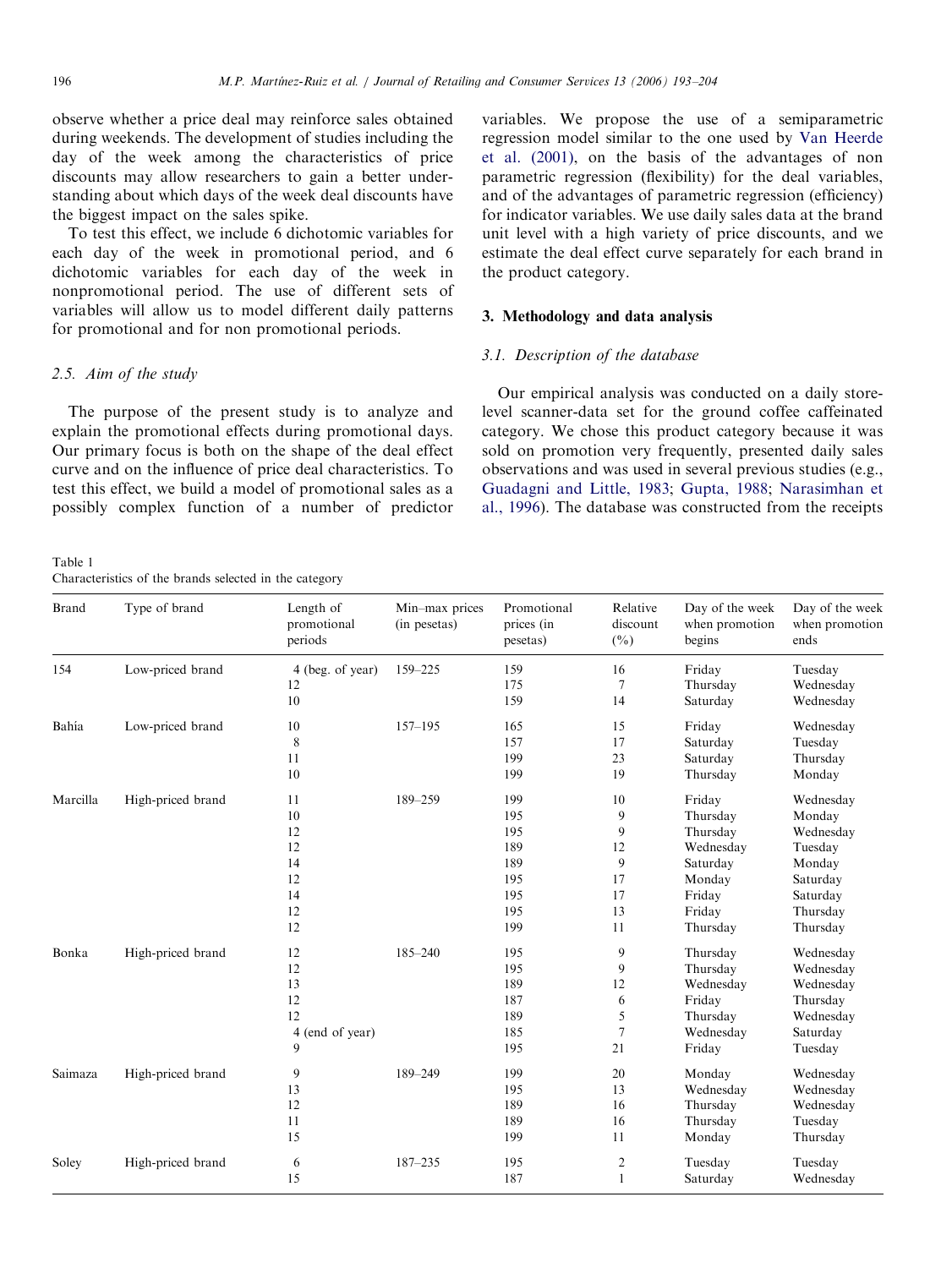<span id="page-4-0"></span>of a Spanish supermarket, since January 2, 1999 until December 31, 1999, with a total of 304 daily observations. Each record in the data set contains information of the purchased product, the identification of the purchased product through the EAN code, the paid price, the quantity purchased, and the date when the purchase took place. Prices are expressed in pesetas, the Spanish currency during 1999. There is no information available about feature advertising nor display activity used by the retailer during the consideration period. The category includes only one package size, 250 g. There are six brands sold in this supermarket: four high-priced (high-quality) premium national brands (Marcilla, Bonka, Saimaza, and Soley) and two low-priced national brands (154 and Bahía). As shown in [Table 1](#page-3-0), brands 154, Marcilla, Bonka, Saimaza, Soley, and Bahía, are sold on promotion several times. Among these brands, Bahía has no 9-ending promotional prices.

#### 3.2. Model description and parameter estimation

The response variable is the sales units sold of a brand in the category, and a separate model is built for each brand (see Fig. 1). In order to account for the impact of temporary price discounts characteristics on the shape of the deal effect curve, the model specification should contain the most relevant variables involved in the promotional and nonpromotional periods. Price index for each brand in the category will allow to include complex interaction effects among brands in terms of relative discounts. Also, the consideration of the weekly nature of oscillations will introduce temporal information in the model. When observing Fig. 1, weekly oscillation patterns seem to be present both in promotional and nonpromotional periods, but they appear as markedly different in amplitude and in average level. Therefore, two different exogenous (indicator) sets of variables are introduced in order to capture: (1) the day of the week during price discount of the modeled brand, and (2) the day of the week during nonpromotional prices of the modeled brand.

For each given brand  $(k)$ , the following semiparametric model is specified:

$$
y_t^{(k)} = m(\mathbf{X}_t^M) + \mathbf{\alpha}^{\mathrm{T}} \mathbf{X}_t^D + \mathbf{e}_t,
$$
\n(1)

where:

- $\bullet$  y<sub>t</sub><sup>(k)</sup>: unit sales of brand (k),  $k = 1,...,6$  in day t,  $t = 1,...,$ 304;
- $\bullet$  *m*(·): nonparametric function;
- $X_t^M$ : vector of M metric variables (day t),  $x_{t,m}^M$  is price index of brand  $m, m = 1,..., 6$ . Each price index is calculated as the ratio of current to regular price of brand  $m$  in day  $t$ .
- $X_t^D$ : vector of D dichotomic variables (day t) consisting of:
	- o  $x_{t,1}^D, \ldots, x_{t,6}^D$ : indicators of the day of week—Monday (1) to Saturday (6)—during promotional periods in brand  $(k)$ ;





Fig. 2. Example of sales for brand Saimaza that are predicted from our semiparametric regression model: training (up) and test (down) observations.

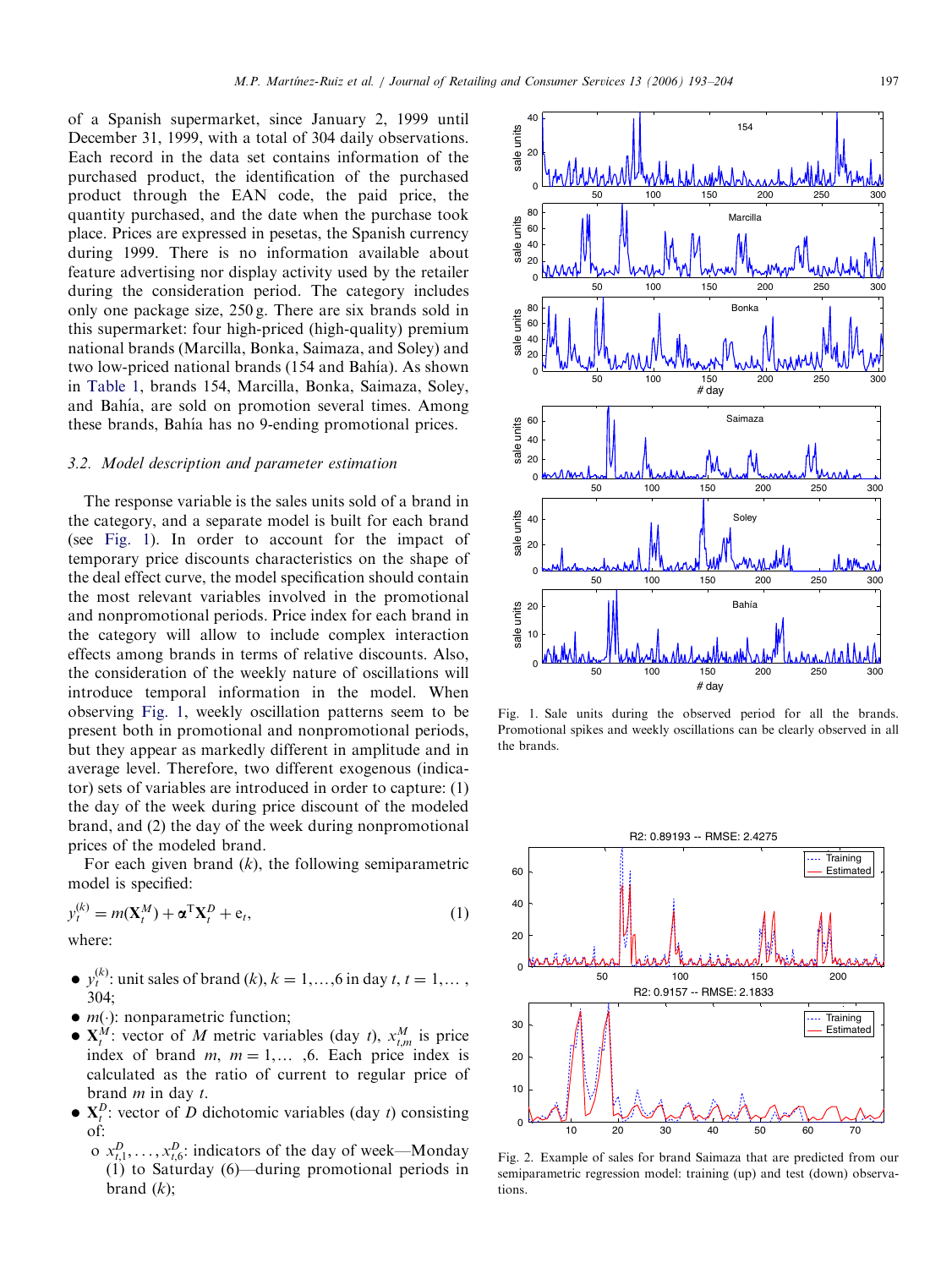- <span id="page-5-0"></span>o  $x_{t,7}^D, \ldots, x_{t,12}^D$ : indicators of the day of week—Monday (7) to Saturday (12)—during nonpromotional periods in brand  $(k)$ ;
- o  $x_{t,13}^D$ : indicator of 9-ending during promotion in brand  $(k)$ ;
- $\bullet$   $\alpha$ <sup>T</sup>: (transposed) vector of effects of dichotomic descriptor variables;
- $\bullet$  e<sub>t</sub>: disturbance term.

This model fulfills the requirement of metric variables allowed to model possibly complex interactions (nonparametric part of the model). The qualitative indicator variables are retained by the linear part of the model, which makes their effect very easy to examine. Also, no interaction effects are to be produced among different days of the week, and hence, they do not need to be modeled nonparametrically. The optimization method is detailed in [Van Heerde et al. \(2001\),](#page-11-0) and it is briefly included in Appendix A.

Table 2 Fitness measures for parametric/semiparametric, additive-multiplicative models

|               | $R^2$ |      | <b>RMSE</b> |              |  |
|---------------|-------|------|-------------|--------------|--|
|               | Train | Test | Train       | <b>Test</b>  |  |
| 154           |       |      |             |              |  |
| Par. addit.   | 0.84  | 0.81 | 2.2         | 2.7          |  |
| Par. multip.  | 0.81  | 0.82 | 2.2         | 2.7          |  |
| Semipar. add. | 0.84  | 0.81 | 2.2         | 2.7          |  |
| Semipar. mul. | 0.83  | 0.82 | 2.1         | 2.7          |  |
| <b>Bahía</b>  |       |      |             |              |  |
| Par. addit.   | 0.81  | 0.52 | 1.6         | 1.3          |  |
| Par. multip.  | 0.77  | 0.53 | 1.4         | 1            |  |
| Semipar. add. | 0.88  | 0.33 | 4.5         | 9.5          |  |
| Semipar. mul. | 0.78  | 0.52 | 1.3         | $\mathbf{1}$ |  |
| Marcilla      |       |      |             |              |  |
| Par. addit.   | 0.87  | 0.33 | 4.6         | 9.5          |  |
| Par. multip.  | 0.86  | 0.84 | 4.7         | 9.4          |  |
| Semipar. add. | 0.88  | 0.33 | 4.5         | 9.5          |  |
| Semipar. mul. | 0.87  | 0.34 | 4.6         | 9.1          |  |
| <b>Bonka</b>  |       |      |             |              |  |
| Par. addit.   | 0.82  | 0.83 | 6.1         | 7.9          |  |
| Par. multip.  | 0.81  | 0.78 | 6.3         | 9.5          |  |
| Semipar. add. | 0.85  | 0.80 | 5.8         | 9.0          |  |
| Semipar. mul. | 0.84  | 0.82 | 5.9         | 11.3         |  |
| Saimaza       |       |      |             |              |  |
| Par. addit.   | 0.87  | 0.91 | 2.7         | 2.2          |  |
| Par. multip.  | 0.87  | 0.80 | 14.4        | 18.4         |  |
| Semipar. add. | 0.89  | 0.91 | 2.4         | 2.1          |  |
| Semipar. mul. | 0.87  | 0.94 | 2.7         | 1.4          |  |
| Soley         |       |      |             |              |  |
| Par. addit.   | 0.69  | 0.13 | 3.9         | 3.7          |  |
| Par. multip.  | 0.68  | 0.17 | 3.5         | 2.2          |  |
| Semipar. add. | 0.73  | 0.11 | 3.3         | 3.3          |  |
| Semipar. mul. | 0.71  | 0.07 | 3.2         | 3.1          |  |



Fig. 3. Own-item deal effect curves for low-priced brands: (a) 154, (b) Bahía.

### 3.3. Statistical analysis

For comparison purposes, a fully parametric (linear) model using ordinary least squares (OLS) is also adjusted to the data. Additionally, both additive and multiplicative effects are considered for each brand, by taking the natural logarithm of the sale units, as well as the natural logarithm of the price indices.

Therefore, four different models were adjusted to each brand data: parametric (linear) and semiparametric, each of them being either additive or multiplicative. Each time series was split into training (75%) and test  $(25\%)$  samples. The  $R^2$  and the conventional root mean squared error (RMSE) were obtained in each model for both training and test subsets, in order to be able to detect the presence of overfitting. Confidence intervals (CIs) were calculated for linear coefficients (95% level).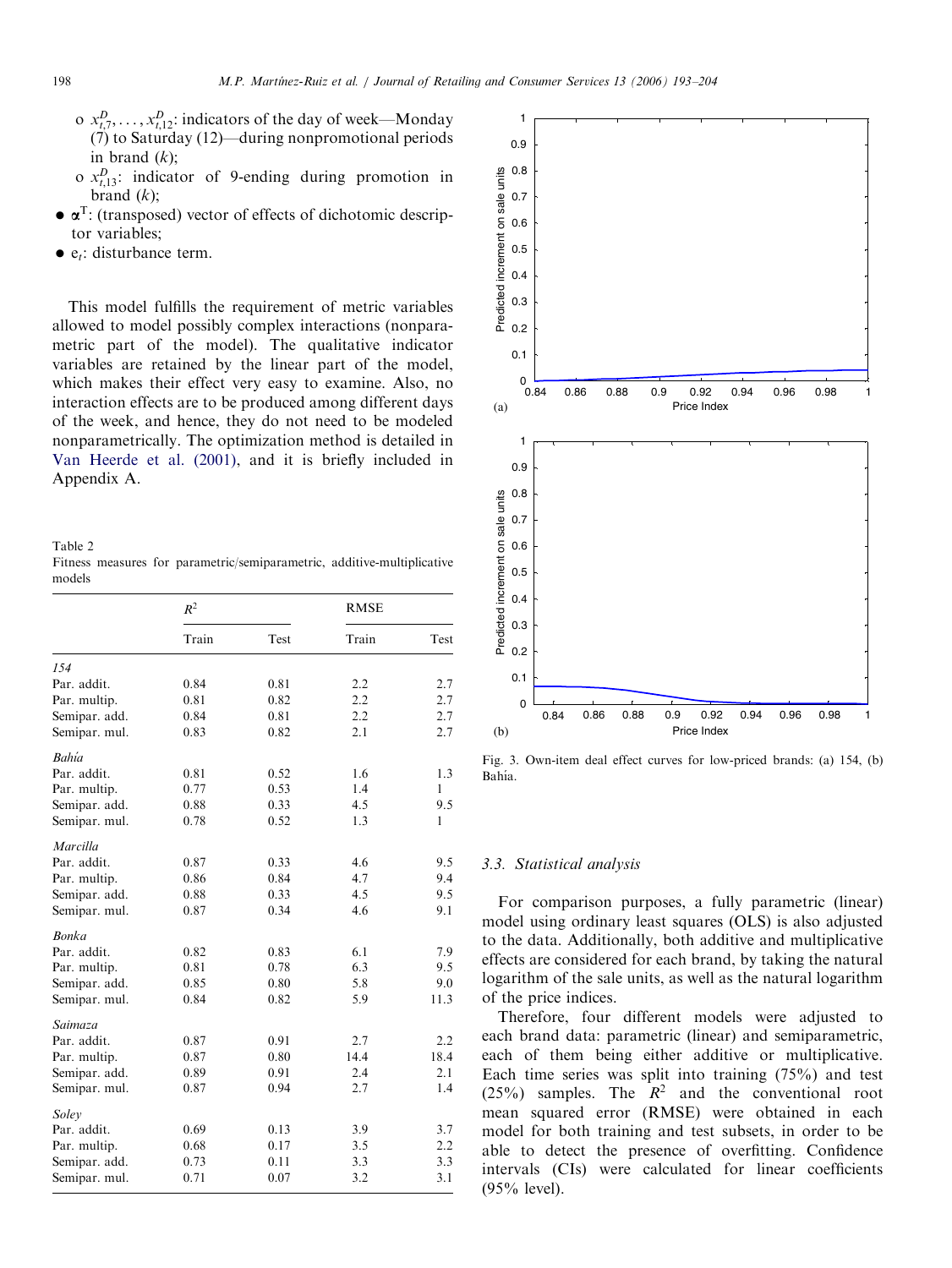<span id="page-6-0"></span>

Fig. 4. Own-item deal effect curves for high-priced brands: (a) Marcilla, (b) Bonka, (c) Saimaza, (d) Soley.

Table 3 Evidence of threshold and saturation effects

| Own-item deal<br>effect curve | Shape                  | Threshold level | Saturation<br>level (relative<br>discount) |
|-------------------------------|------------------------|-----------------|--------------------------------------------|
| 154                           |                        | None            | None                                       |
| Bahía                         |                        | None            | None                                       |
| Marcilla                      | L (kink at<br>$10\%$ ) | None            | 20%                                        |
| Bonka                         | Concave                | None            | 15%                                        |
| Saimaza                       | Reverse S              | None            | $12\%$                                     |
| Soley                         | Convex                 | None            | None                                       |

# 4. Results

[Fig. 2](#page-4-0) depicts an example of the fitted model when compared to obtained sales data, for a brand of the category (Saimaza). [Table 2](#page-5-0) shows the fitness and predictive validity statistics for all models.

In general, higher values of  $R^2$  (and lowest of RMSE) can be observed in semiparametric models. Some brands are better modeled by multiplicative effects, some by additive effects, and some are equally modeled by both. In some brands (Bahía, Marcilla, and Soley),  $R^2$  values fall at test observations, but RMSE values at the test observations mostly hold, thus indicating that we can expect low level of overfitting being present, and that the models have in fact captured around 70–90% of the variability.

In the next paragraphs, the main promotional effects obtained with the semiparametric multiplicative model will be presented.

#### 4.1. Own-item deal discount effects

Own-item deal effect curves are shown in [Figs. 3 and 4,](#page-5-0) for low-priced and high-priced brands, respectively. Ownitem price indices are at the x-axis and predicted increase in sales units are at the y-axis. The own-item deal effect curves corresponding to high-priced brands show an inverse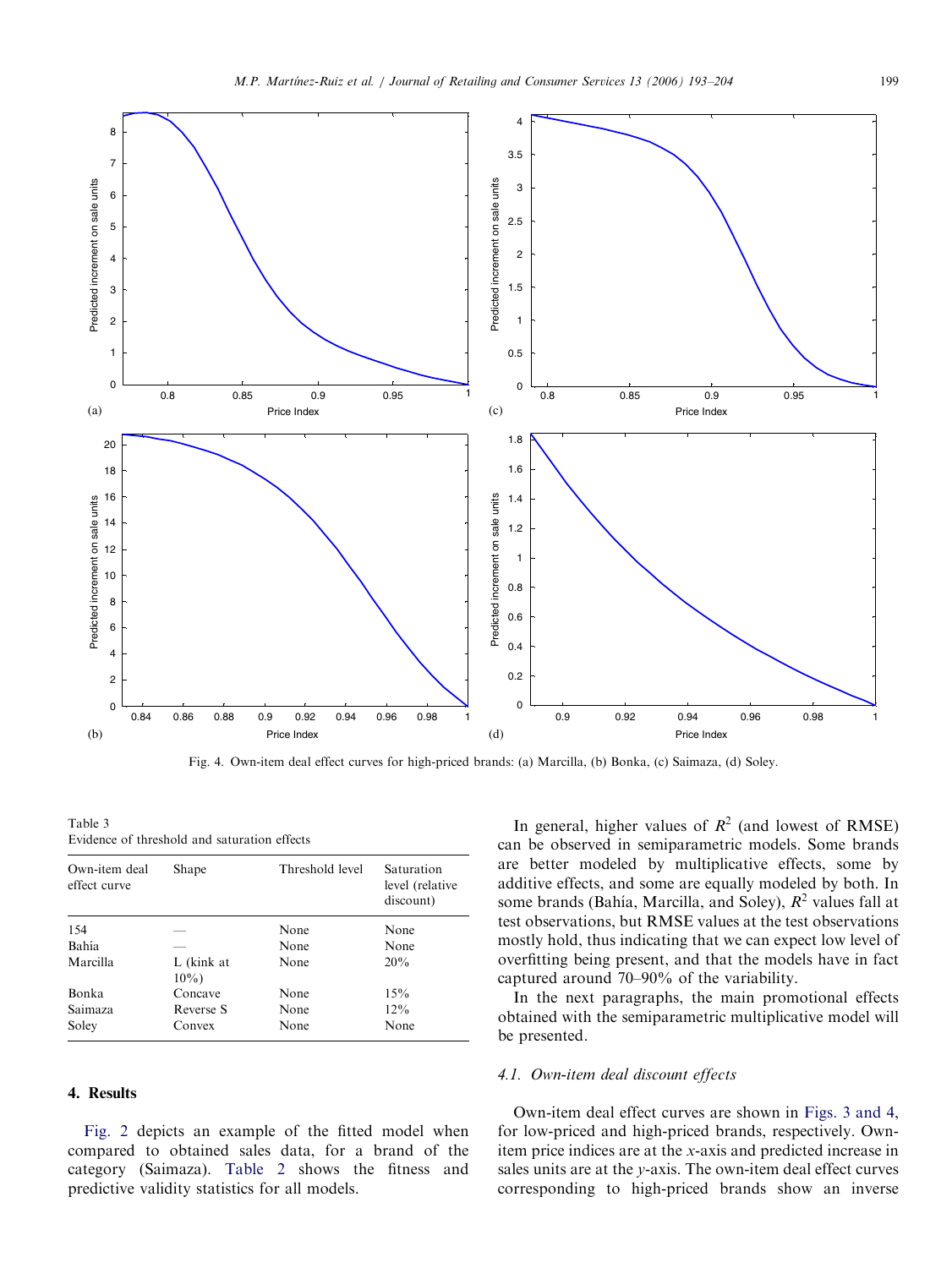relationship between price discounts and sales increases. This finding indicates that the temporary price discounts offered in the high-priced brands of the category generate sales increase. However, since no response to temporary price discounts can be observed in the curves obtained for low-priced brands, price discounts offered in this type of brands do not seem to boost sales.

Regarding the magnitude of the observed sales increase, Bonka appears to be the most sensitive brand to its own discounts and 154 and Bahía the less sensititve brands. In general, price deals used as incentives to increase sales are more effective in the high-priced brands of the category, being the less profitable deals those offered in the lowpriced brands. Besides, the shapes obtained in the deal effect curves for high-priced brands indicate the existence of saturation levels. Saturation effects are produced not only by consumer perceptions but also by the possibility of consumers to storage coffee [\(Blattberg et al., 1995\)](#page-11-0). The results are coherent with the promotion literature, where many researchers have found that perceptions of deal prices and discounts are important determinants of consumer purchase decisions.

[Table 3](#page-6-0) provides a summary of the shapes found in deal effect curves, as well as threshold levels and saturation levels. Though saturation levels can be observed in most DEC, no threshold levels can be detected. Thus, the existence of saturation levels establishes a limit on the amount that consumers can stockpile.

# 4.2. Cross-item deal discounts effects

Figs. 5 and 6 present some examples of the threedimensional deal effect surfaces that are depicted to analyze cross-price promotional effects and interaction effects between price discounts of different items. The vertical axis represents the predicted sales volume of the own-item, and the horizontal axes represent the price indices of the own-brand and of a competing brand. The effect of the remaining brand is cancelled in the model for each of these representations. In order to obtain reliable surfaces, observations with simultaneous price discounts for two or more items are required. Marcilla, Saimaza, and Bonka, are the brands with more simultaneous price cuts observations. Remember that consumer perceptions of simultaneous deal discounts are also important determinants of the results obtained in the three-dimensional surfaces.

We can observe different curves within each 3-D surface:

- *Curve*  $A-B$ : it represents the own-brand deal effect curve when the competing brand is not sold on promotion. In general, this curve tends to increase in magnitude with the decreases in own brand price index.
- *Curve B– C*: it shows the changes in sales of the ownbrand as a response to the deals offered in the competing brand, being the own-brand not sold on promotion. In general, this curve tends to increase in magnitude with the increases in competing brand price index.



Fig. 5. Three-dimensional deal effect surfaces for low-priced brands: (a) 154, (b) Bahía.

- $\bullet$  *Curve C–D*: it represents the own-item deal effect curve when the competing item is sold at the maximum discount. Though in general this curve should increase in magnitude with the decreases in own-brand price index, it also could not, mainly due to consumers perceptions of simultaneous discounts in both brands.
- *Curve D–A*: it shows the changes in sales of the ownitem as a response to the deals offered by the competing brand, being the own-item sold with its maximum discount. Though this curve should be increasing in magnitude with the increases in competing brand price index, it also could not, mainly due to consumers perceptions of simultaneous discounts in both brands.

The inspection of the mentioned curves reveals the existence of several cross-promotional price effects. [Table 4](#page-9-0) summarizes the results obtained for the cross-item promotional effects. The interaction effects are asymmetric, thus supporting an empirical generalization in the sales promotion field: ''cross-promotional effects are asymmetric and promoting higher-quality brands impacts weaker brands disproportionately'' ([Blattberg et al., 1995, p. G124](#page-11-0)).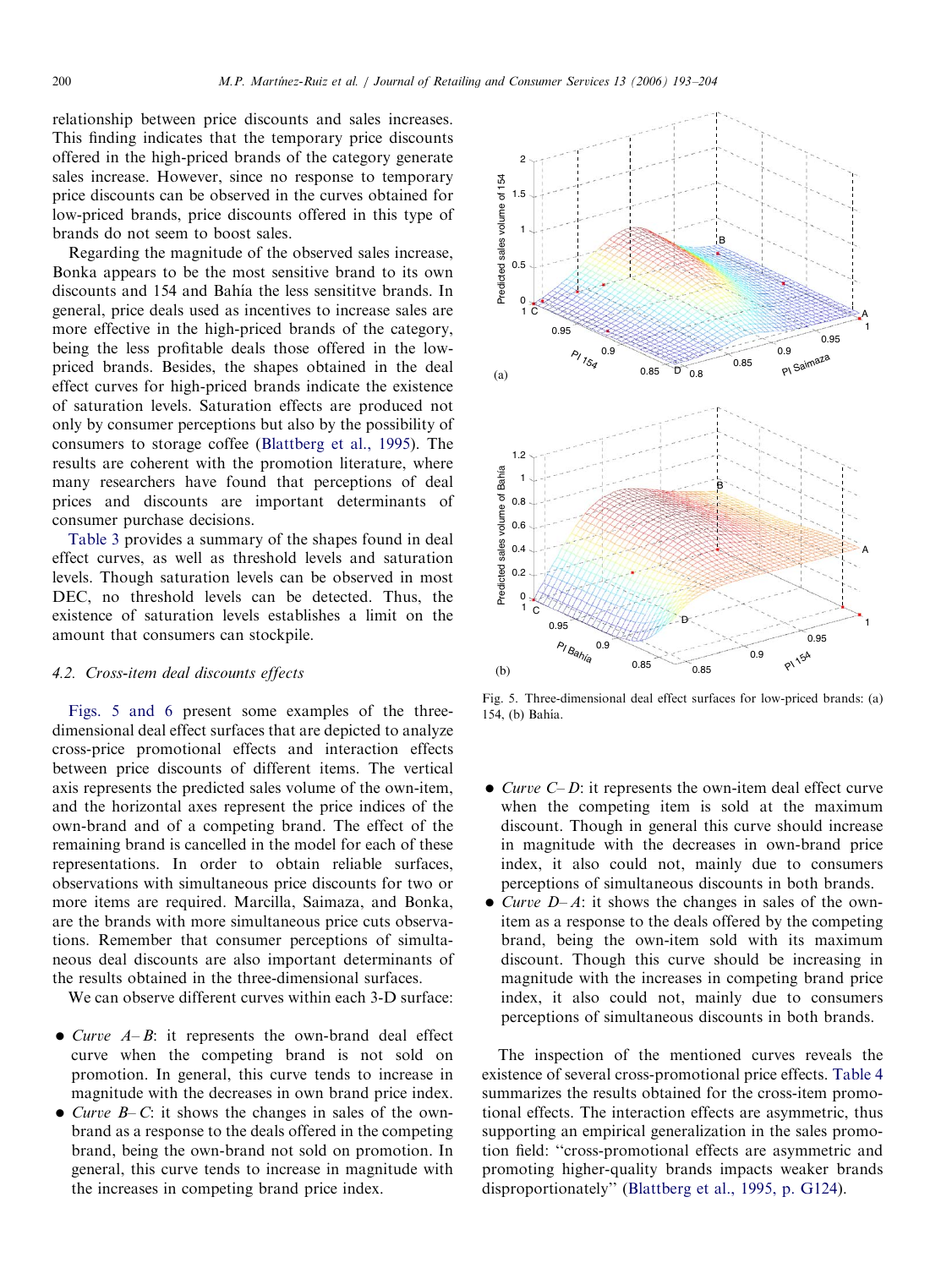In addition to the asymetric cross-promotional effect, we can also consider the neighborhood cross-price effect ([Sethuraman et al., 1999](#page-11-0)), which states that brands that are closer to each other in terms of price, have larger crossprice effects than brands which are priced further apart. This effect applies, as we can observe the largest cross-deal discount effects on brands that are similarly priced.

## 4.3. The impact of 9-ending promotional prices

For each brand of the category, the impact of 9-ending promotional prices can be detected by considering the value of the corresponding 9-ending indicator and its CI (see [Figs. 7 and 8\)](#page-9-0). Those estimates with values higher than 1 and CIs not including 0, indicate that the corresponding 9-ending promotional prices have a significant and differential impact over the sales boost.

Analyzing the value of the estimates and the CIs obtained, it is derived that the parameter estimate is significantly positive in just one brand, 154, that is one of the two low priced-brands of the category. In the other brands of the category, there is not a significant influence of this parameter.

#### 4.4. The impact of the day of the week

The effect of the day of the week in the sales increase is captured by the coefficient estimates of the two first groups of dummy variables and their corresponding CIs, indicating the day of the week in promotional periods and the day of the week in non promotional periods (see [Figs. 7 and 8\)](#page-9-0). Those estimates with values higher than 1 and CIs not including 0, indicate that the corresponding promotional days have a significant and differential impact over the sales boost. For all brands, the weekend in promotional periods have a positive and differential impact over sales. The most important influence of the weekend in promotional periods corresponds to Saimaza and Bahía.

#### 5. Conclusions

In this paper, we have focused on the influence that deal discounts characteristics have on the shape of the deal effect curve. We have applied a semiparametric regression model similar to that proposed and validated by [Van](#page-11-0) [Heerde et al. \(2001\).](#page-11-0) The consideration of daily data can give a more detailed understanding of the phenomena



Fig. 6. Three-dimensional deal effect surfaces for high-priced brands: (a) Marcilla, (b) Bonka, (c) Saimaza, (d) Soley.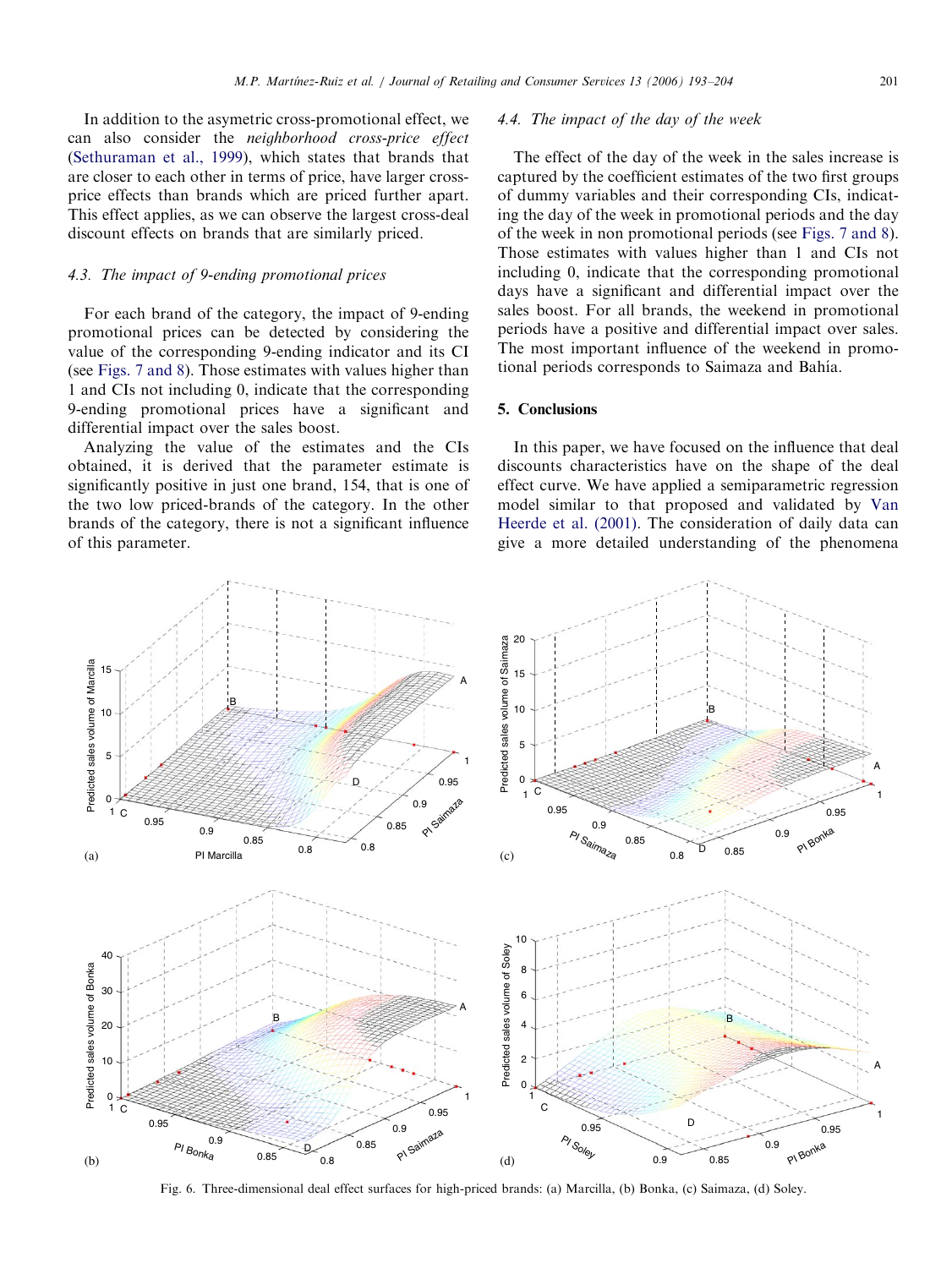<span id="page-9-0"></span>Table 4 Evidence of asymmetric and neighborhood cross-price effects

| <b>Brand</b> | Most influencial price deals |  |  |
|--------------|------------------------------|--|--|
| 154          | Marcilla; Bonka              |  |  |
| Bahía        | Marcilla; Saimaza            |  |  |
| Marcilla     | Bonka; Saimaza               |  |  |
| Saimaza      | Bonka; Marcilla              |  |  |
| Bonka        | Marcilla; Saimaza            |  |  |
| Soley        | Marcilla; Bonka              |  |  |

involved, and it allows us to measure the influence of the day of the week in brand sales.

The model applied here is easy to use, and it provides a regression analysis that accommodates flexible interaction effects for the price discounts of different brands in the nonparametric component. When compared to standard parametric models, the semiparametric regression exhibits a better fit in our data. The shape of the deal effect curves show how price discounts used as incentives to increase sales are more effective in the high-priced brands of the category. This model also provides empirical support for saturation levels. Though deal effect curves do not indicate the existence of any threshold effect, some curves indicate saturation effects. This means that all minimum values of price deals required to change consumers' purchase decisions are effective in the category, and that there exist certain levels of discounts that produce saturation effects in the curve. The saturation points may be due to consumer perceptions and to the limit on the amount of coffee that consumers can stockpile in response to a price promotion.

Our results also show the existence of asymmetric crossprice effects and neighborhood cross-price effects. Then, it is confirmed that promoting high-priced (high-quality) brands has a stronger impact on sales of low-priced (lowquality) brands than the reverse, and that cross-price effects are stronger on the sales of brands with similar prices.

Promotional price discounts accelerate sales especially during weekends. However, 9-ending promotional prices do not show a relevant influence over the sales spike. One reason for this occurrence might be that when there is a discount, people are more interested in the magnitude of the discount rather than whether the price ends in 9. End-9 could probably be more effective for regular prices.

The availability of data referring to the usage of feature advertising and displays must lead us to the study of additional effects to be included in the model and analyzed in other database in which they are available.

Further research is needed to determine the generalizability of the modeled shape of the deal effect curves. It is also important to determine the generalizability of these results to other category products, as well as to the study of additional promotional effects, such as complementary effects in other categories.



Fig. 7. Confidence intervals for the parametric component of low-priced brands: (a) 154, (b) Bahía.

#### Acknowledgments

All authors thank Harald J. Van Heerde, Peter S. Leeflang, and Dick R. Wittink, for their contributions in the semiparametric regression model and the two anonymous JRCS reviewers for useful suggestions. Authors also extend their thanks to the Spanish grocery retail chain Enaco, for the provision of the scanner data. This paper has been funded by the research program supported by the Ministerio de Ciencia y Tecnología included in its Plan Nacional de Investigación Científica, Desarrollo e Innovación Tecnológica Ref. SEC2002-04326-C03-03.

# Appendix A. Semiparametric model estimation procedure

In order to use the kernel estimation in the semiparametric procedure, an adequate kernel function must be chosen. A frequent choice is the normalized Gaussian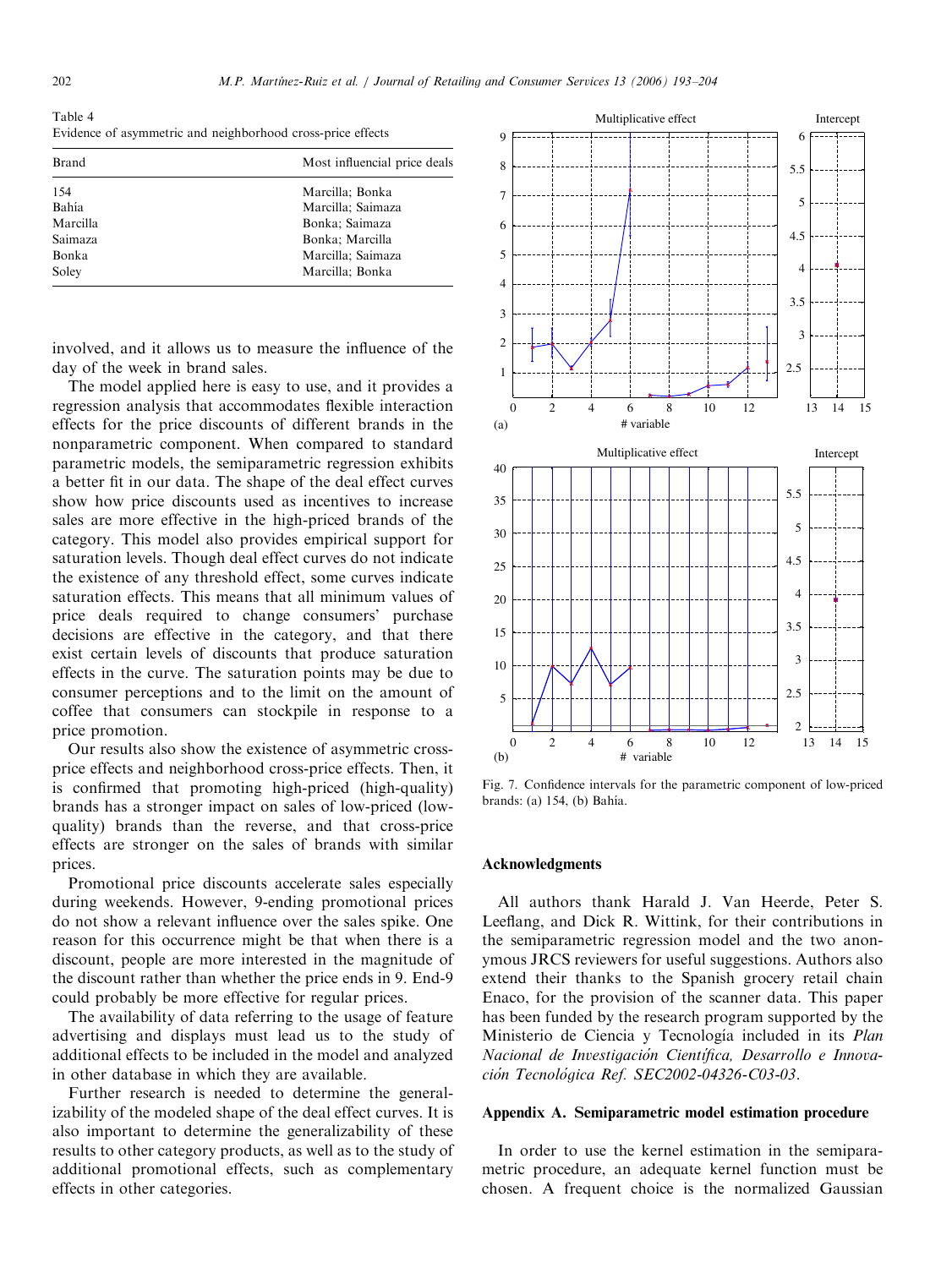

Fig. 8. Confidence intervals for the parametric component of high-priced brands: (a) Marcilla, (b) Bonka, (c) Saimaza, (d) Soley.

kernel:

$$
K(\mathbf{X}) = K(x_1, \dots, x_M) = \prod_{m=1}^{M} \frac{1}{\sqrt{2\pi}} \exp(-x_m^2).
$$
 (A.1)

The estimation procedure used by [Van Heerde et al.](#page-11-0) [\(2001\)](#page-11-0) has been first described by [Lee \(1996\)](#page-11-0). Semiparametric model (A.1) can be simplified as follows:

$$
y = m(\mathbf{X}^M) + \mathbf{\alpha}^{\mathrm{T}} X^D. \tag{A.2}
$$

By taking conditional averages on the metric variables we obtain

$$
E(y|\mathbf{X}^{M}) = m(\mathbf{X}^{M}) + \alpha^{T} E(\mathbf{X}^{D}|\mathbf{X}^{M})
$$
\n(A.3)

and by substrating (A.2) and (A.3):

$$
y = E(y|\mathbf{X}^{M}) + \alpha^{T}(\mathbf{X}^{D} - E(\mathbf{X}^{D}|\mathbf{X}^{M})) + e,
$$
 (A.4)

where *e* denotes the model mismatch. The procedure consists of three consecutive steps:

● Step 1. Estimate:

$$
E(y|x_m^M) \cong \frac{\sum_{j \neq i}^N K((x_i^M - x_j^M)/h)y_j}{\sum_{j \neq i}^N K((x_i^M - x_j^M)/h)},
$$
(A.5)

$$
E(x_d^D | x_m^M) \cong \frac{\sum_{j \neq i}^N K((x_i^M - x_j^M)/h) x_d^D}{\sum_{j \neq i}^N K((x_i^M - x_j^M)/h)},
$$
(A.6)

where  $h$  is the *bandwidth parameter* of the model, and it can be seen as a tradeoff between biass and variance of the estimator.

• Step 2: Define the new criterion variable and the new predictors by removing the effect of the nonparametric